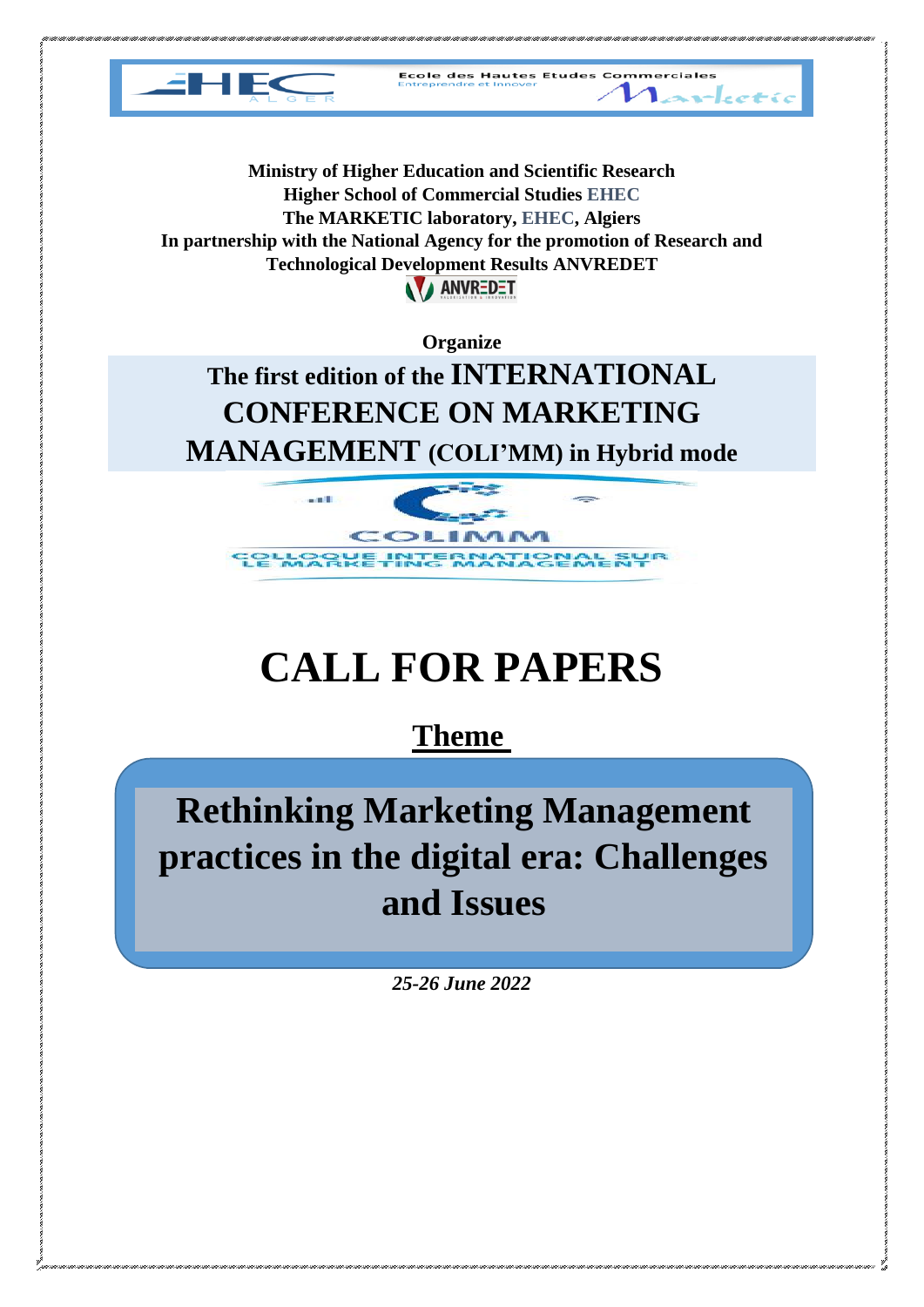# **Argument**

The frantic progress in the field of Information and Communication Technologies has, to varying degrees, an impact on socio-economic development and on industries. To this end, it should be remembered that the bulk of progress lies in «Internet» technology in the broad sense, in its spreading, and especially in consumer practices (Roman & Tchibozo, 2017). That being said, the digital age is encouraging, consumers to change their consumption mode, on the one hand, and on the other, companies to review their strategies, their Business Models as well as their traditional marketing and managerial tools. With the advent of Big Data, the term digital has opened up all possible fields of creativity and imagination (Marrone & Gallic, 2018). According to these authors, it is the man who digitalizes himself not the company. Therefore, it is up to the company to adapt.

In fact, digital has come along and arrived unexpectedly in the business world. In the space of a few years, it has established itself there and spread throughout all the cogs of societies and economies. As such, Internet is used worldwide, by more than (4,88) Billion people<sup>1</sup>, that is a penetration rate of  $(61,8\%)$ . Until October of 2021, we counted  $(67,8\%)$  unique users of mobile connections and  $(57,6\%)$ users of Social Media (Facebook, Twitter, Instagram, LinkedIn, etc.)<sup>2</sup>. Also, it be remembered that the number of Internet users continues to increase; and the use of connected objects and Social Media, increase even more the number of Internet users.

The spectacular breakthrough of connected equipment (Smart TV, Smartphones, laptops, smartwatches, etc.), applications (WhatsApp, Viber, Zoom, Google Meet, Skype, Snapchat, etc.), and social networks (Instagram, Facebook, Twitter, LinkedIn, etc.), as well as exposure to an armada of instant information sources, has literally changed the consumer behavior. This whole arsenal gives the consumer certain characters: he becomes more aware, more warned, multi-faithful, ambivalent, multi-channel, ubiquitous, (Badot & Lemoine, 2013), A.T.A.W.A.D.A.C<sup>3</sup>, Cyber-consumer (Decaudin & Digout, 2011), and  $BIOPRAU<sup>4</sup>$  (Latour, 2017)<sup>5</sup>.

Consequently, the various technological advances, in particular in computing and telecommunications, have revolutionized the way companies deliver value to their customers (Armstrong & Kotler, 2007), and simultaneously revolutionized demand and supply (Lejealle & Delecolle, 2017). The brand oligarchy, for example, no longer exists; the fact that a brand (of a product/service), a sign or a territory have a high level of notoriety does not itself guarantee its survival. For Godin (2011), the increase in product quality has made brand choice unimportant. Moreover, the integration of digital strategies, mirroring the regression of the real world economy in 2020 caused by the pandemic crisis of COVID-19, is inevitable.

Traditional methods (operating through mass media: TV, radio, traditional public relations, billboard, etc.) to target potential consumers (individuals, organizations, state institutions, investors, etc.) are gradually becoming obsolete. However, managerial marketing approaches are constantly undergoing changes because companies must not only adapt to the environment and satisfy consumers, but also sacralize them.

 $\overline{\phantom{a}}$ 

<sup>&</sup>lt;sup>1</sup> Hootsuite (2021), Digital 2021, Global Digital YearBook, Digital 2021, October Global Stratshot, Digital Around The World, [https://datareportal.com \(](https://datareportal.com/)Accessed on 16/12/2021).

<sup>&</sup>lt;sup>2</sup> These are statistics as of October 2021. On that date, the total population was estimated at 7,8 billion.

<sup>&</sup>lt;sup>3</sup> This is an acronym suggested by the consultant Xavier Dalloz (2002) for This is an acronym suggested by the consultant Xavier Dalloz (2002) for *Any Time, Any Where, Any Device.and Any Content.*

<sup>4</sup> It is a french acronym (Bavard, Impatient, Omniscient, Partageur, Responsible, Autonome et unique) wich means (Talkative, Impatient, Omniscient, Sharer, Responsible, Autonomous, Unique).

<sup>5</sup> N. Latour in J. Sebille, Le digital au service des consommateurs BIOPRAU, [https://leatherfashiondesign.fr/digital](https://leatherfashiondesign.fr/digital-consommateurs-bioprau/)[consommateurs-bioprau/](https://leatherfashiondesign.fr/digital-consommateurs-bioprau/) (Accessed on 15/03/2020).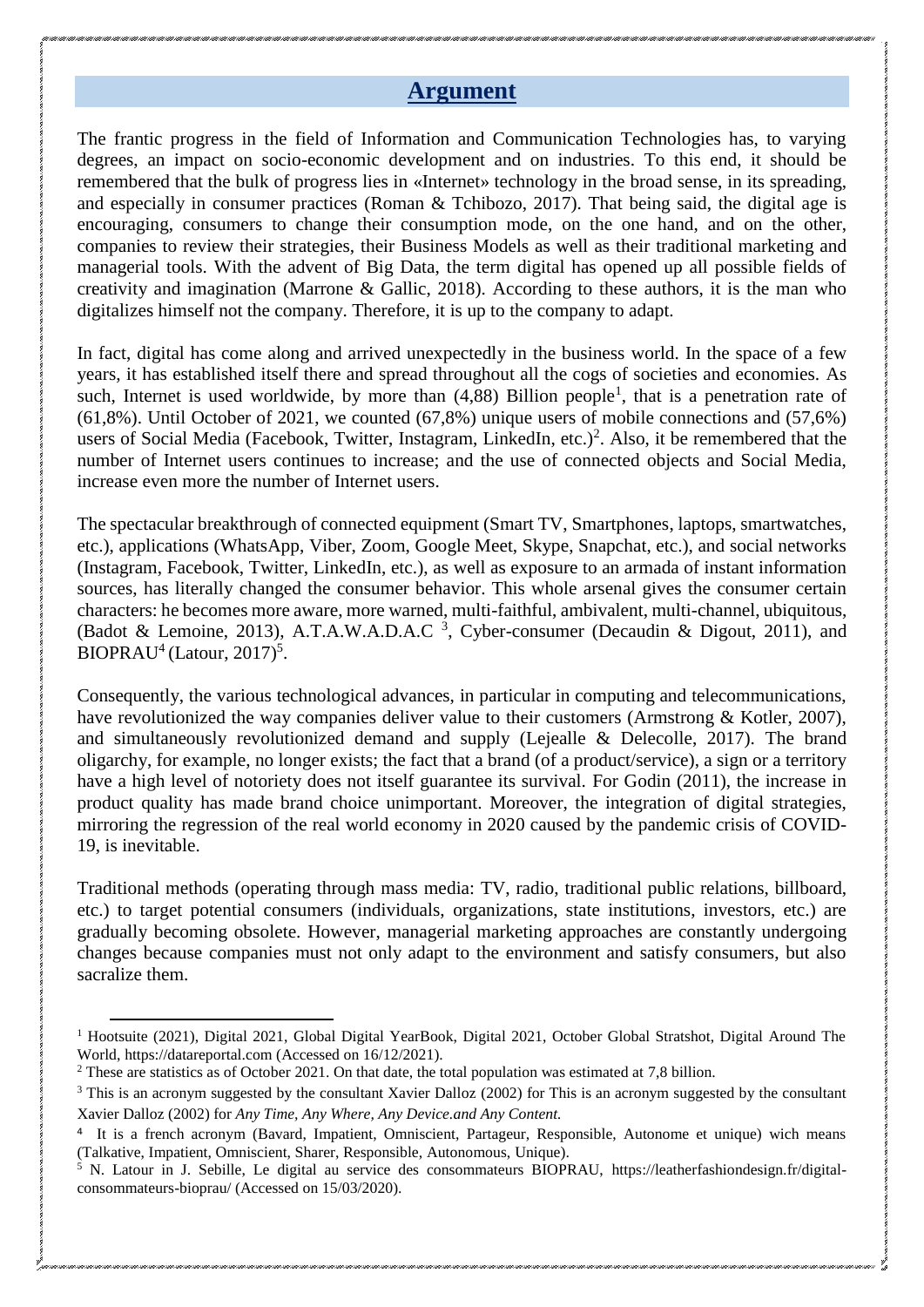Moreover, it is a major challenge to which States and companies are confronted in developed and emerging countries, especially in African countries. The inclusion of digital in the culture of the latter's companies is still laking. Nevertheless, in spite of the existing disparities, in terms of degree of technological and economic development, between the continents, Africa has enormous potentialities emanating from the new technologies, being able to allow it to position itself on a planetary scale and thus sees itself drawn a new way of approaching the marketing and managerial problems.

Digital is already everywhere we go. It remains an arsenal that can guide a Nation/company towards a relational vision and not just transactional. Nevertheless, digitalization has acquired a power that has raised many controversies (Stolterman & Fors, 2004; Westerman & al., 2011; Bounfour, 2016).

In this movement, we call for papers, to reveal the transformations in markets, economies, behaviors (BtoC or BtoB), and in marketing management techniques related to the digital world.

The key problematic is to wonder the way in which digital technology has penetrated in the four corners of the world and in all fields, to understand the repercussions and the transformations caused on economies, markets, organizations (lucrative or not) and companies, and identify the various challenges and related issues.

Our ambition is, among other things, to try to provide answers to the following questions: Why is it so important for institutions (lucrative or not) to question themselves and thus integrate digital culture? What are the major challenges facing them? What reconciliation between human and digital at the level of organizations? What are the current and future challenges of digitalization? Finally, what are the salient ingredients of a successful digital transformation?

# *Objectives of the first edition of COLI'MM*

Regarding the technological progress, particularly in Information and Communication Technology, this event is intended to be multidisciplinary in order to have a cross-look at the phenomenon of digitalization. It aims to gather and present as a priority the work corresponding to current studies concerning on the one hand, the evolution and specific characteristics of the behavior of companies, governments, local authorities, etc. (marketing management practices adopted or to be adopted). On the other hand, the evolution of consumer behavior (individuals, governments, companies, distributors, etc.) as well as the consumption phenomenon. Our conference will take the form of a hybrid event. We look forward to the new opportunities that this format will provide through participants from the scientific community. For a better valorization of the scientific research, the present event is aimed at teacherresearchers, academics, PhD students as well as professionals wishing to present their work and research perspectives.

The following topics can constitute potential research tracks:

- **Topic 1:** Literature review, meta-analyzes (descriptive/critical) and research perspectives related to the evolution and implementation of digital practices;
- **Topic 2:** Artificial Intelligence (augmented reality, chatbots, machine learning, deep learning, IOT, gaming, etc.) and its applications in the fields of marketing management;
- **Topic 3:** Digital solutions in education, training and teaching;
- **Topic 4:** Measuring the effectiveness of digital strategies;
- **Topic 5:** The use of digital and the improvement of the customer experience;
- **Topic 6:** Digital transformation, organization, staff and collaborators;
- **Topic 7:** Economy, development of the economic growth, value creation and digital;

For more information, please contact us!

Phone number: +213540054183 /E-mails: [fahima.boumedda@univ-bejaia.dz](mailto:fahima.boumedda@univ-bejaia.dz)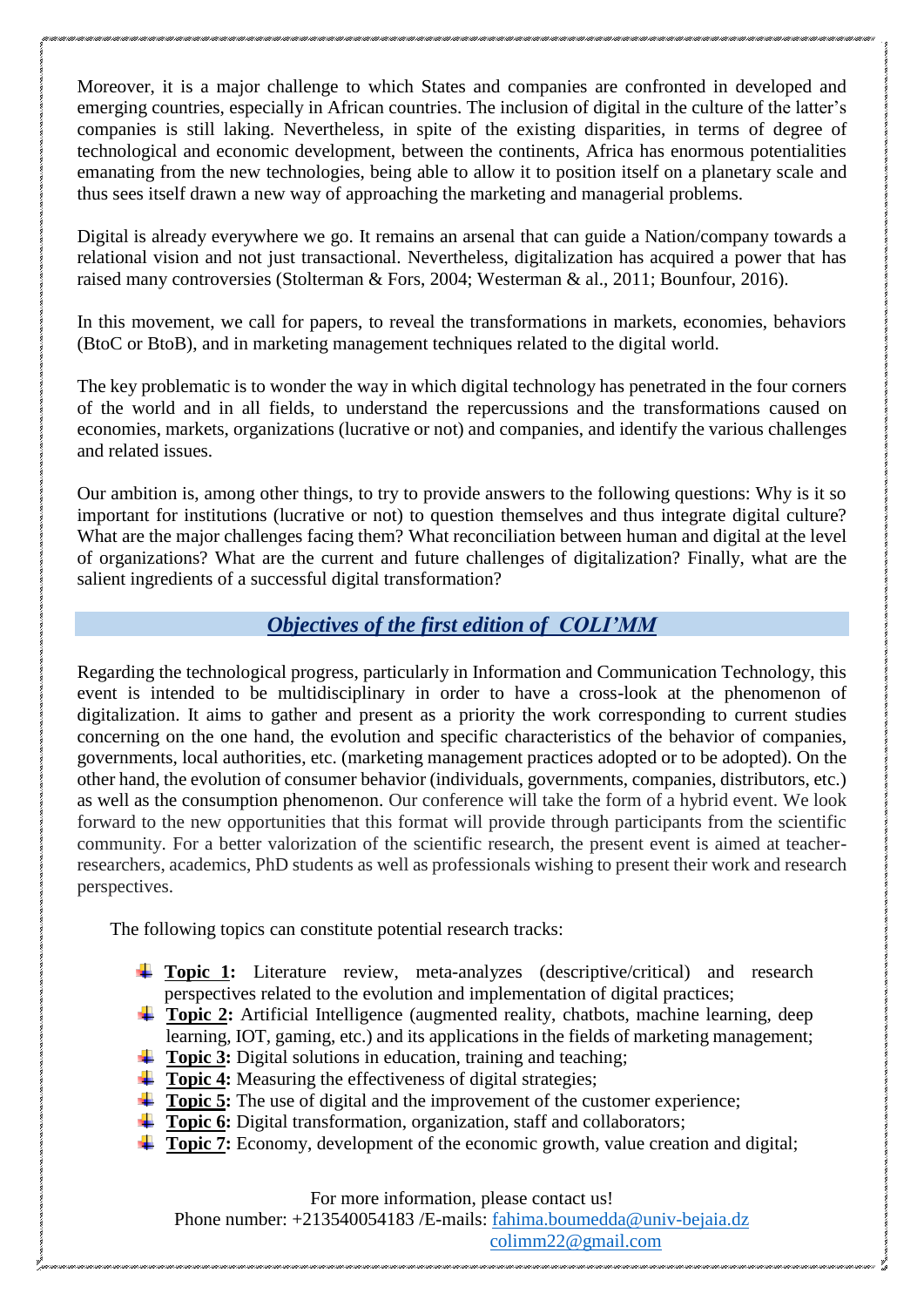- **Topic 8:** Government and local authorities facing digital: between realities and perspectives;
- **Topic 9:** Perceptions and reactions of market actors (companies, local authorities, consumers, influencers, etc.) in this period of health crisis linked to the COVID-19 pandemic;
- **Topic 10:** Digital and sustainable development in all its forms (ecotourism, agritourism, terroir products, etc.);
- **Topic 11:** Marketing and management: traditional tools vs. digital tools:
- **Topic 12:** Legal and normative issues related to digitalization;
- **Topic 13:** Entrepreneurship, startups and digital.

# *Key Note Speakers*

- **M. Yazid AGDAL** (General manager of IT SYNERGIE, Oracle Databases, Freelance consultant and chairman of the commission Integrators and Software Publishers GAAN, Algeria) Consultant Freelance et président de la commission intégrateurs et éditeurs de logiciels GAAN, Algeria).
- $\checkmark$  **M. Yazid BENMOUHOUB** (General director of the Algiers stock exchange)
- $\checkmark$  **M. Sofiane BOUMEDDA** (Serial entrepreneur and president of NIITCOMM, France).
- **Pr. Joël BREE** (Professor at Caen university Normandy, ESSCA, School of Management, and athor of several books in the field of consumption, France).
- **Dr. Foued CHERIET** (Lecturer HDR at SupAgro, Montpellier, and author of the book Wine Management-Marketing, France).
- **Dr. Jean-Eric PELET** (Associate professor at SKEMA Business School, and author of books on digital, France).
- **M. Brahim SAIL** (Chief Executive Officer of IMMAR Maghreb, Algeria).
- **Dr. Gabriel SZAPIRO** (Chief Executive Officer of Marketing Agency Butterfly, and author of books on Inbound Marketing, France).

# *Honorary president*

**Dr. Amel KASMI-BICHA** (EHEC director, Algeria)

# *President of the conference COLLI'MM 2022*

 **Dr. Fahima BOUMEDDA-TIAB** (Bejaia University, MARKETIC Laboratory, EHEC, Algeria)

# *Conference scientific committee*

*Scientific committee president*

# **Pr. Ali HAMMOUTENE** (EHEC, Algeria)

#### *Members*

- Pr. Laadjal ADALA (Mostaganem university, Algeria)
- Pr. Boualem ALIOUAT (Côte d'Azur university, France)
- Pr. Farid ALLAOUAT (EHEC, Algeria)
- Pr. Rachid ALLIOUCHE (EHEC, Algeria)
- Pr. Benaissa ANNABI (ESC, Algeria)
- Pr. Abdelaziz BAHOUSSA (Mohammed V university Rabat, Morocco)
- Pr. Diamila BARR-BOUYOUCEF (EHEC, Algeria)
- Pr. Farès BOUBAKOUR (EHEC, Algeria)

#### For more information, please contact us!

Phone number: +213540054183 /E-mails: [fahima.boumedda@univ-bejaia.dz](mailto:fahima.boumedda@univ-bejaia.dz)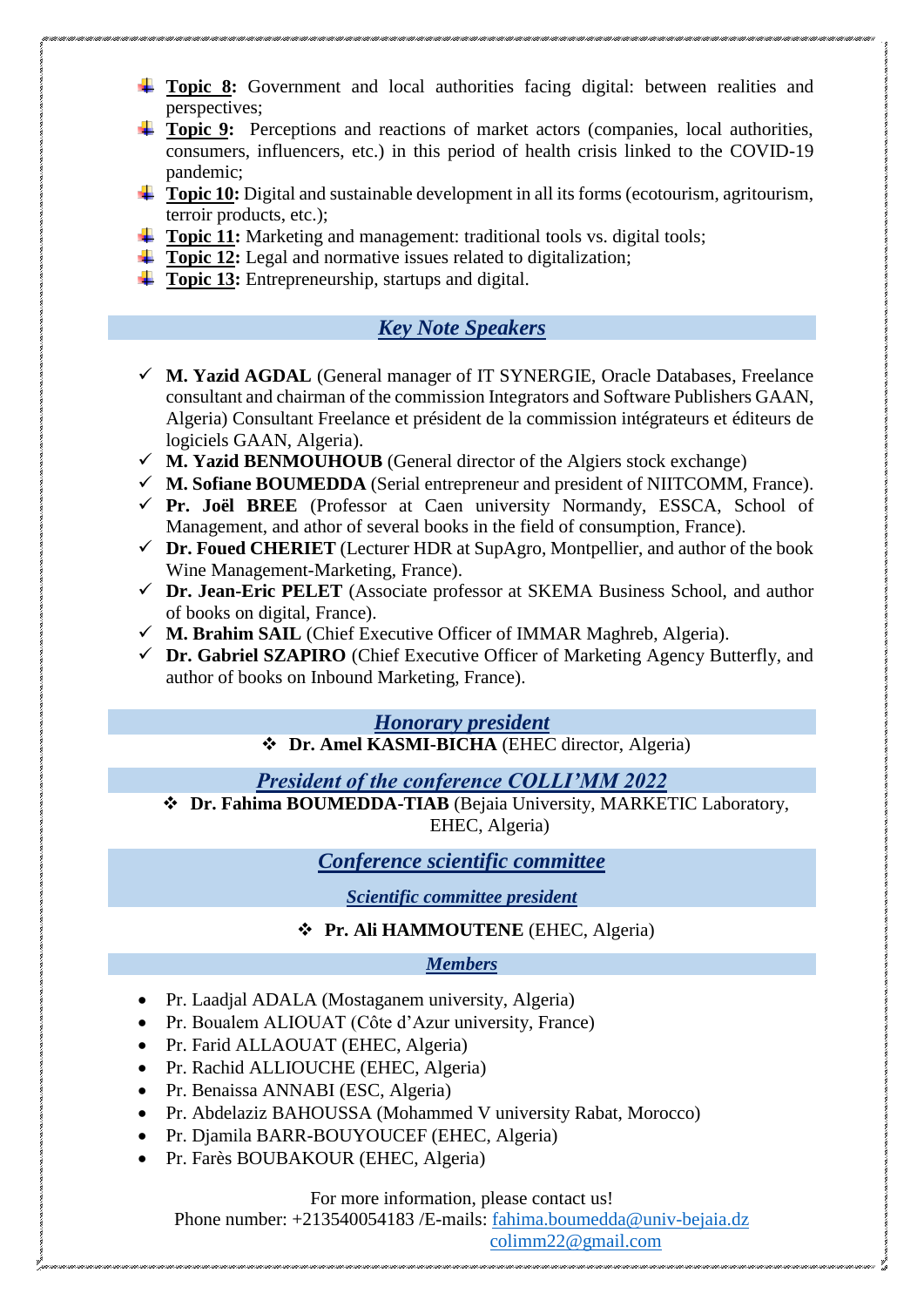- Pr. Joel BREE (Caen Normandie university, ESSCA, School of Management, France)
- Pr. Mohand CHITTI (Bejaia university, Algeria)
- Pr. Mbaye Fall DIALLO (IAE Lille Business School, France)
- Pr. Jacques DIGOUT (Toulouse Business School TBS, France)
- Pr. Hassiba DJEMAA (EHEC, Algeria)
- Pr. Abderrezak GHARBI (Tunis El Manar university, Tunisia)
- Pr. Widad GUECHTOULI (EHEC, Algeria)
- Pr. Taieb HAFSI (HEC, Montreal, Canada)
- Pr. Mohamed Saber HASSAINAT (Mohamed V university Rabat, Morocco)
- Pr Amor LALAOUI (ESC, Algeria)
- Pr. Bahia LARADI (EHEC, Algeria)
- Pr. Amina LEGHIMA-AISSAT (Mouloud Mammeri university of Tizi-Ouzou, Algeria)
- Pr. Abdenour NOUIRI (EHEC, Algeria)
- Pr. Iméne TRIGUI-TRABELSI (Sfax university, Tunisia)
- Pr. Victor TSAPI (Ngaoundéré university, Cameroon)
- Pr. Imad ZAIM (FSEG Nabeul, Tunisia)
- Dr. Ayoub ABBACI (ENPA, Algeria)
- Dr. Naser Abdel Raheem AL ALI (Law Institute of Russian University of Transport, Russia)
- Dr. Saja AHMAD ALBLIWI (King Abdelaziz university, Saudi Arabia)
- Dr. Lynda AMNACHE (Ouargla university, Algeria)
- Dr. Meriem AZAMOUM (Bejaia university, Algeria)
- Dr. Tarik AZKAK (Bejaia university, Algeria)
- Dr. Fella BEKHOUCHE-OUAHDI (EHEC, Algeria)
- Dr. Mohand Amokrane BELKACEMI (EHEC, Algeria)
- Dr. Abdennacer BENNACER (Bejaia university, Algeria)
- Dr. Bouchra BENNANI (FSJES Ain Sebaa-Casablanca, Morocco)
- Dr. Fadila BESSAI (Bejaia university, Algeria)
- Dr. Djaber BEZTOUH (Bejaia university, Algeria)
- Dr. Malek BOUDRIES (Bejaia university, Algeria)
- Dr. Mahdia BOULAHOUAT (Bejaia university, Algeria)
- Dr. Fahima BOUMEDDA-TIAB (Bejaia university, MARKETIC laboratory, EHEC, Algeria)
- Dr. Foued CHERIET (SupAgro Montpellier, France)
- Dr. Sadika CHEURFA (Bejaia university, Algeria)
- Dr. Nedjoua DEMMOUCHE-MOUNSI (EHEC, director of ANVREDET, Algeria)
- Dr. Nashaat EDWARD NASHED (Al-Obour High Institute for Management Informatics, Egypt)
- Dr. Keltoum ELBEZ (Bouira university, Algeria)
- Dr. Fatma-Zohra HADDAD (EHEC, Algeria)
- Dr. Imene HADDAD (EHEC, Algeria)
- Dr. Amine KANDI (EHEC, Algeria)
- Dr. Amel KASMI-BICHA (EHEC, Algeria)
- Dr. Soumiya LADJOUZI (ENSM, Algeria)
- Dr. Kamal LAKHRIF (Ibn Zohr university, Morocco)
- Dr. Yamina LASLA (Bejaia university, Algeria)
- Dr. Mohamed MADI (University of Algiers 3, Algeria)
- Dr. Karim MAHOUI (Bejaia university, Algeria)
- Dr. Mohamed MESLOUB (ENST, Algeria)

For more information, please contact us!

Phone number: +213540054183 /E-mails: [fahima.boumedda@univ-bejaia.dz](mailto:fahima.boumedda@univ-bejaia.dz)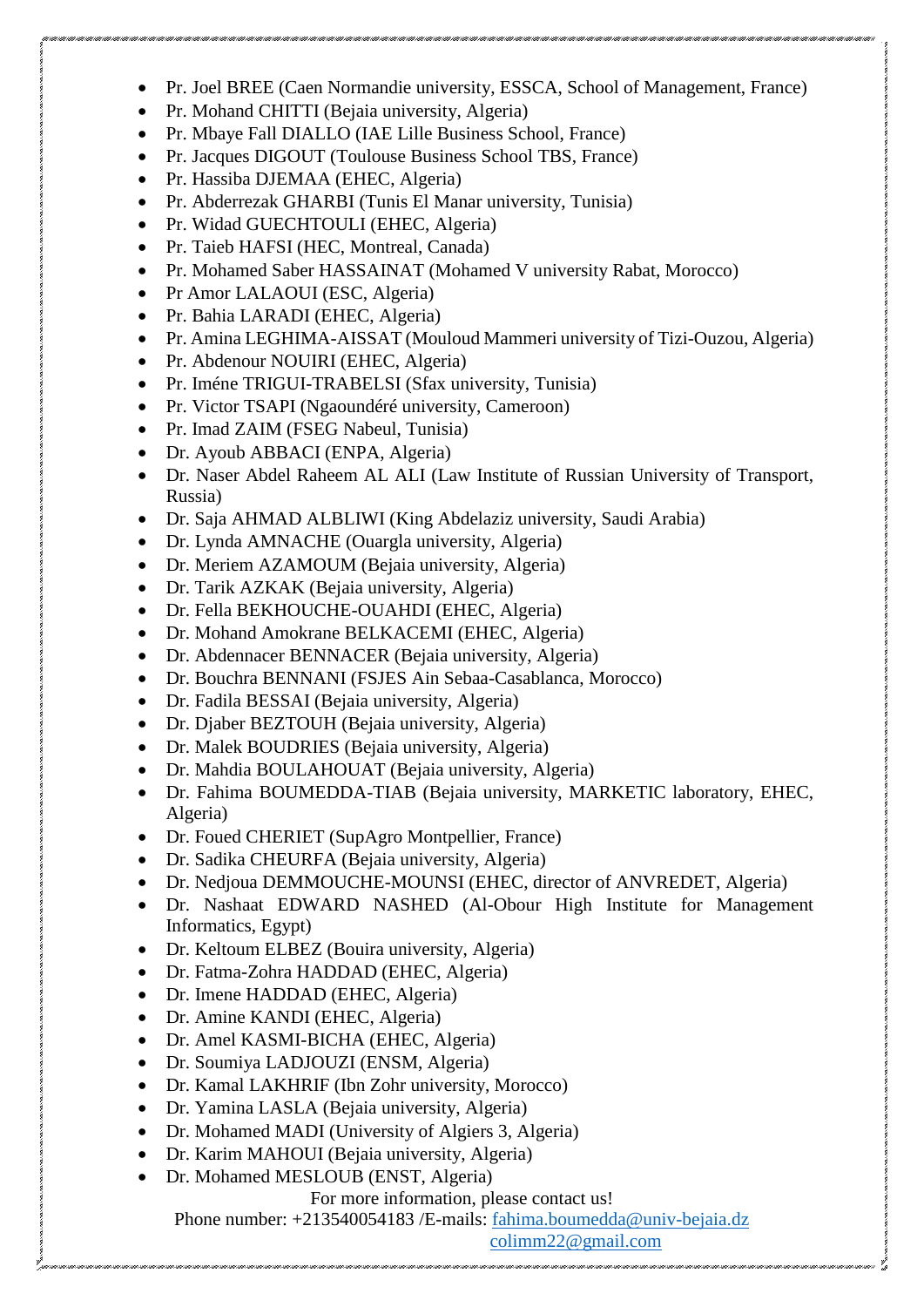- Dr. Jean-Eric PELET (SKEMA Business School, France)
- Dr. Amal SAIDANI (EHEC, Algeria)
- Dr. Esmat SLMAN (BNS University, Egypt)
- Dr. Amina TOURABI (Ibn Zohr university, Morocco)

# *Organizing committee Co-chairs of the organizing committee*

**Pr. Widad GUECHTOULI** (Director of the MARKETIC laboratory, EHEC,

Algeria)

 **Dr. Fahima BOUMEDDA-TIAB** (Bejaia university, MARKETIC laboratory EHEC, Algeria)

# *Members*

- Mr. Mustapha BAKLI (Bejaia university, Algeria)
- Ms. Amina BENMAHROUCHE (EHEC, Algeria)
- Dr. Imene HADDAD (EHEC, Algeria)
- Ms. Lynda FADEL (EHEC, Algeria)
- Mr. Saadi FELFOUL (Bejaia university, Algeria)
- Dr. Khoudiia HOUHOU (EHEC, Algeria)
- Dr. Mohamed Amine Oussama KEBBOUR (EHEC, Algeria)
- Mr. Malek LOUNICI (EHEC, Algeria)
- Ms. Kahina MOUHOUS-MEKHLOUFI (Bejaia university, Algeria)
- Ms. Amira NOURI (EHEC, Algeria)
- Mr. Mohamed Amine OUARTI (EHEC, Algeria)
- Ms. Lilia ZENNADI (EHEC, Algeria)

# *Communication submission format*

- $\ddot{\bullet}$  The paper of the communication must not exceed 10 pages (excluding the title page and contact information for the author (s), bibliographical references and appendices);
- $\overline{\text{F}}$  The paper to submit must present a successful research (conceptually, methodologically and/or empirically sound research);
- $\overline{\text{I}}$  The papers can be written in English, in French or in Arabic;
- $\overline{\text{+}}$  The paper must be written on Word, Times New Roman, 2,5 margins (Please, download *The template* on the Web site of the conference COLI'MM22).

# *Calendar*

- **10th January 2022:** Opening date for online submissions.
- **20th April 2022**: Submission deadline of full papers (until 11:59 pm)
	- *Papers should be submitted simultaneously to the following addresses:* [fahima.boumedda@univ-bejaia.dz](mailto:fahima.boumedda@univ-bejaia.dz)

[Colimm22@gmail.com](mailto:Colimm22@gmail.com)

- **30th April 2022:** Notification of the decisions to the authors.
- **15th May 2022:** Submission deadline for the final version of articles.
- **From 16th to 21st May 2022:** Registration period (The form will be available on the conference website).
- **30th May 2022:** Submission deadline of power point presentation (a template will be available on the conference website).
- **25th and 26th June 2022:** Unfolding of the COLI'MM in Hybrid mode

For more information, please contact us!

Phone number: +213540054183 /E-mails: [fahima.boumedda@univ-bejaia.dz](mailto:fahima.boumedda@univ-bejaia.dz)